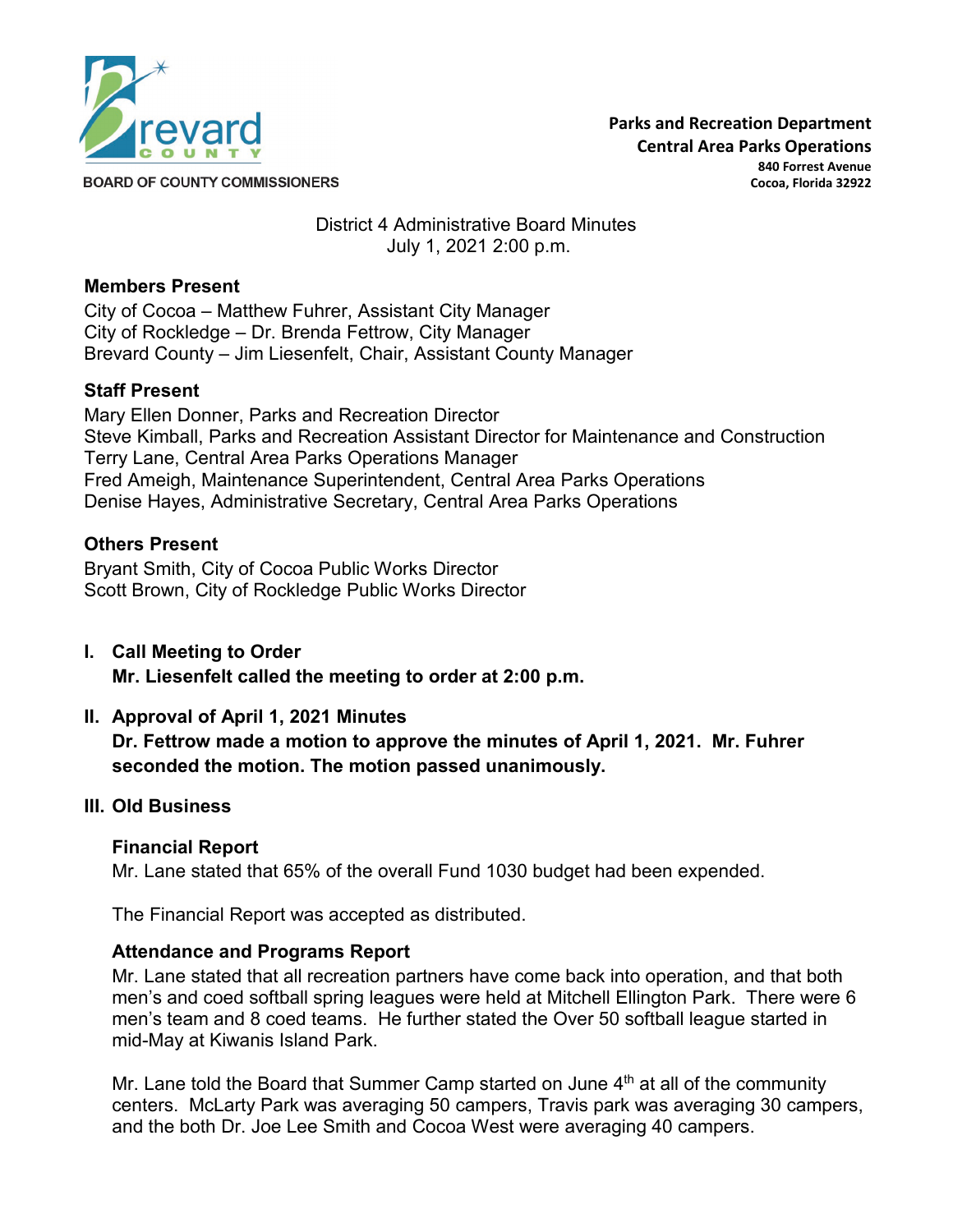Mr. Lane explained that Cocoa West, McLarty, Dr Joe Lee Smith, and Travis Park community centers were all hosting the Summer Food Service Program which serves both breakfast and lunch. He stated that on Fridays, the campers are able to take pre-packaged breakfasts and lunches home for Saturday and Sunday.

Mr. Lane stated that Central Area Parks was currently offering a slightly reduced aquatic program schedule. Swim lessons would be limited to Parent/Tot, Level I, Level II, and Level III, however with the recent decreases in Center of Disease Control (CDC) and American Red Cross restrictions Central Area was looking at offering a full aquatic program. American Red Cross Centennial Program that provides free swim lessons to camp attendees would continue. Mr. Lane further stated that there would also be times for lap swimming, and aqua Zumba.

Mr. Lane informed the Board of the following past and upcoming free Movies in the Park; "The Incredibles" June  $4<sup>th</sup>$  at Mitchell Ellington Park; three Flick and Floats at McLarty Park pool with "Playing with Fire" on June 18<sup>th</sup>, "Moana" on July 16<sup>th</sup>, and "Wonder Park" on August 20<sup>th</sup>.

### Parks Maintenance Report

Mr. Ameigh stated some of the changes for the written report were the new playgrounds that were ordered for Cocoa West Recreation Complex, Fern and Prospect Park are going to have a delay in installation because the company, Playmore, had a fire at their plant where the equipment is made. Mr. Ameigh expects the playgrounds will be started by the end of August.

Mr. Ameigh stated that the ditches and outlying ditches at Stradley Park are being cleaned out to help with water drainage, and that he was waiting for a firm date for the paving of the entire facility.

Mr. Lane stated that the Provost Park lighting project on the west field had been completed.

Dr. Fettrow asked if staff had seen or heard about any negative activities going on at Valencia Dock.

Mr. Ameigh stated that he had not personally seen or heard of anything negative happening at Valencia Dock.

Mr. Liesenfelt thanked Mr. Lane and Mr. Ameigh for all the work that had been done to improve Stradley Park.

Dr. Fettrow also thanked staff for all the work that was being done at McKnight Family Sports Complex.

**Other**

None

#### **IV. New Business**

### **Parks Projects Update**

Mr. Lane distributed a Fiscal Year 2021/2022 Capital Improvements Program (CIP) report.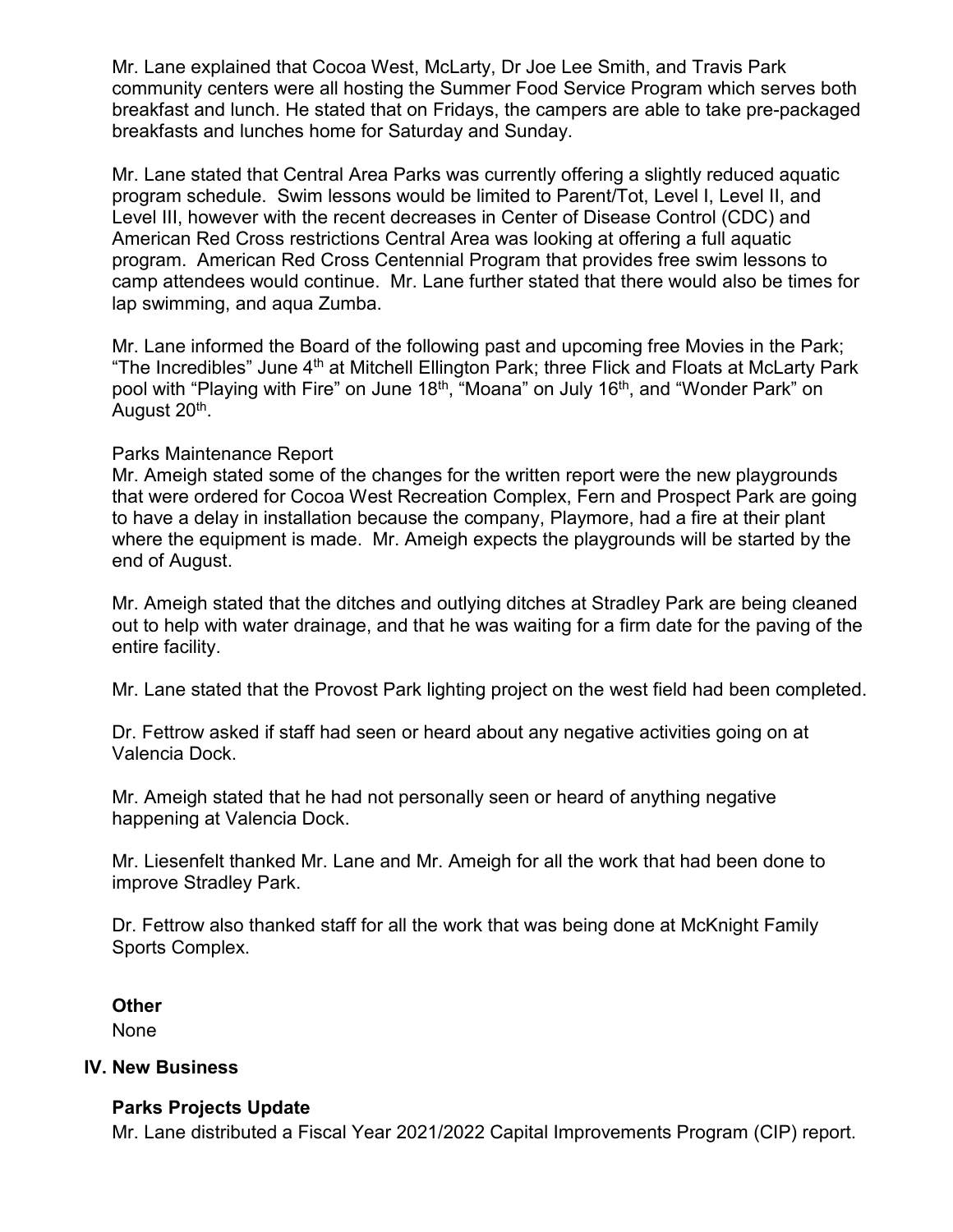Mr. Lane stated that staff tries to distribute the funds equally for park repairs and upgrades between the City of Cocoa, the City of Rockledge and County parks.

Mr. Lane stated that Brevard Boater Improvement Program (BBIP) money has also been spent for improvements to boat ramps, parking areas and roadways in the fishing areas.

Mr. Lane identified one of the proposed CIP budget projects for next fiscal year are taking those parks that are on septic connecting them onto the sewer system; roadway and parking improvements; Travis Park Community Center voice activated fire alarm; Taylor Park playground replacement; McKnight Family Sports Complex practice field irrigation and sodding and addition parking.

Dr. Fettrow asked to meet with staff regarding Dick Blake Park going from septic to sewer.

Mrs. Donner stated she would set a meeting to discuss Dick Blake Park.

Mr. Lane stated new swings had been installed at the new Dr. Joe Lee Smith Park playground; a full court basketball court has been installed at Travis Park changing from court, Cocoa West Recreation Complex is to receive a new playground.

Mr. Fuhrer asked staff if they felt there was going to be a sufficient amount of funds to cover all the projects.

Mr. Lane stated he felt there would be enough providing any unforeseen catastrophes.

# **Budget FY 21/22 Process Update**

Mr. Lane stated the proposed budget numbers had been certified.

Mr. Liesenfelt the proposed budget would be released to the Board of County Commissioners on the 14<sup>th</sup> of July.

Special Meeting Request

Mr. Fuhrer stated that the City of Cocoa maintenance agreement with Parks and Recreation expired and the City of Cocoa wants the County to create a collective agreement for the entire District 4 so that County funded project gets shared equally.

Dr. Fettrow asked to participate in any meeting held that would discuss such an agreement.

Mr. Liesenfelt suggested a Special Meeting be held with the City's and County attorneys involved.

The Board asked staff to tentatively set a Special Meeting of the District 4 Administrative Board for August 19<sup>th</sup> at 2:00 p.m. to discuss the overview of why the Board was created, the history and background of the District, and to discuss how to move forward with a new maintenance agreement.

Dr. Fettrow asked staff to provide all the information prior to the meeting.